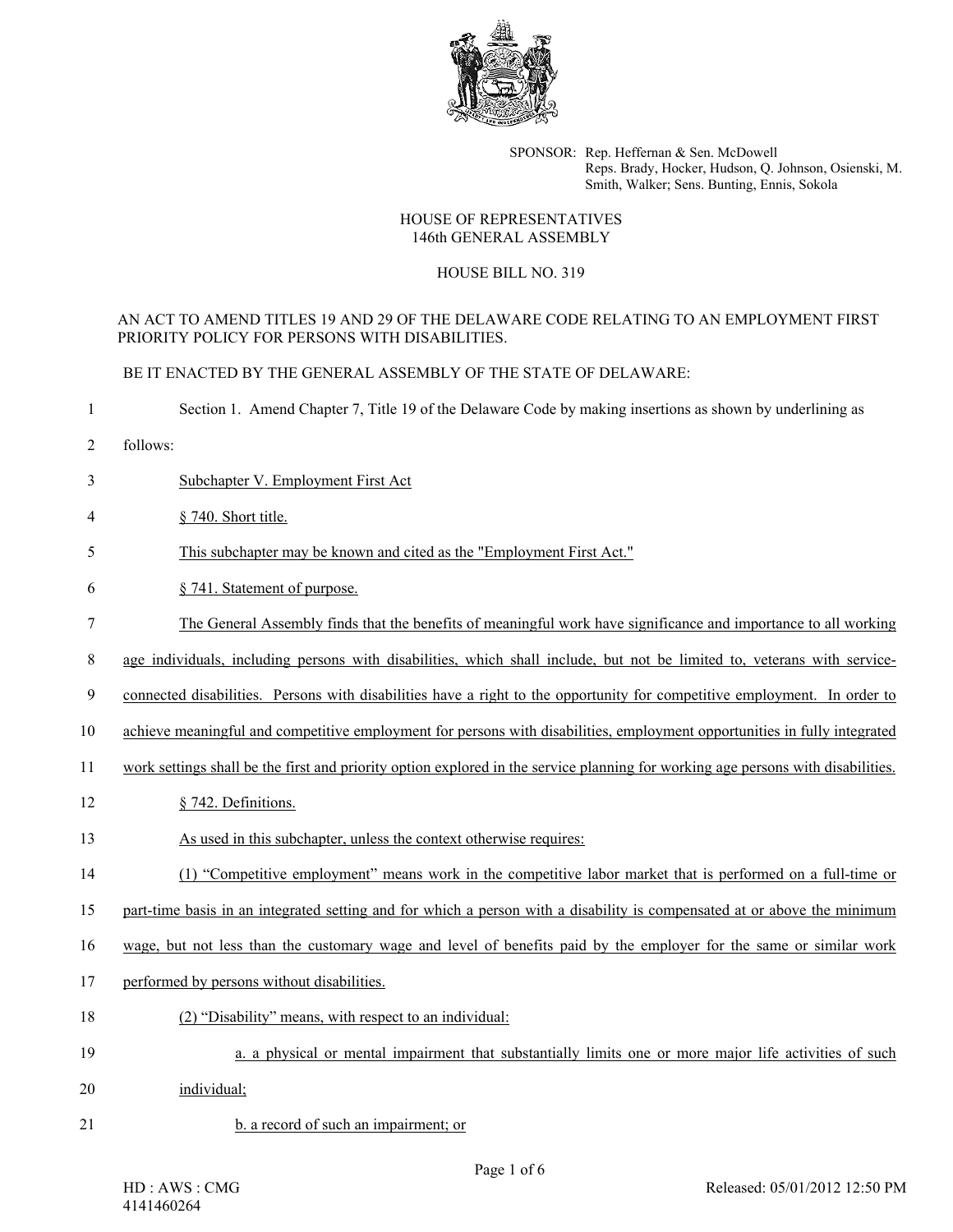| 22 | c. being regarded as having such an impairment,                                                                                 |
|----|---------------------------------------------------------------------------------------------------------------------------------|
| 23 | as defined in the Americans with Disabilities Act of 1990, as amended.                                                          |
| 24 | (3) "Integrated setting" means with respect to an employment outcome, a setting typically found in the community                |
| 25 | in which persons with disabilities interact with persons without disabilities, other than persons without disabilities who are  |
| 26 | providing services to those persons with disabilities, to the same extent that persons without disabilities in comparable       |
| 27 | positions interact with other persons.                                                                                          |
| 28 | (4) "Working age" means 14 years of age or older in accordance with § 505, Title 19 of this Code.                               |
| 29 | § 743. Employment first policy.                                                                                                 |
| 30 | It is hereby declared to be the policy of this State that competitive employment in an integrated setting shall be              |
| 31 | considered its first and priority option when offering or providing services to persons with disabilities who are of working    |
| 32 | age. All state agencies that provide services and support to persons with disabilities shall follow this policy and ensure that |
| 33 | it is effectively implemented in their programs and services. Nothing in this Act shall be construed to limit or disallow any   |
| 34 | disability benefits to which a person with a disability who is unable to be employed as contemplated by this Act would          |
| 35 | otherwise be entitled. Nothing in this Act shall be construed to require any employer to give preference to hiring persons      |
| 36 | with disabilities.                                                                                                              |
| 37 | § 744. Implementation of policy by state agencies.                                                                              |
| 38 | (a) All state agencies shall coordinate efforts and shall collaborate within and among such agencies to ensure that             |
| 39 | state programs, policies, procedures and funding support competitive employment in integrated settings for persons with         |
| 40 | disabilities who are of working age. All state agencies shall, whenever feasible, share data and information across systems     |
| 41 | in order to track progress toward full implementation of this Act. All state agencies are encouraged to adopt measurable        |
| 42 | goals and objectives to promote assessment of progress in implementing this Act.                                                |
| 43 | (b) State agencies are authorized to adopt rules and regulations to implement this Act.                                         |
| 44 | § 745. Establishment of Employment First Oversight Commission.                                                                  |
| 45 | (a) There is hereby established an Employment First Oversight Commission under the purview of the State                         |
| 46 | Council for Persons with Disabilities, which shall facilitate the full, effective and timely implementation of this Act.        |
| 47 | (b) The Commission shall consist of 11 members, who are residents of this State. The Commission shall consist of                |
| 48 | the following members:                                                                                                          |
| 49 | (1) Four members who are persons with a disability and who are knowledgeable of disability issues and                           |
| 50 | who are not state employees, one of which shall be a veteran and one of which shall be a member of the State Council for        |
| 51 | Persons with Disabilities, and of whom:                                                                                         |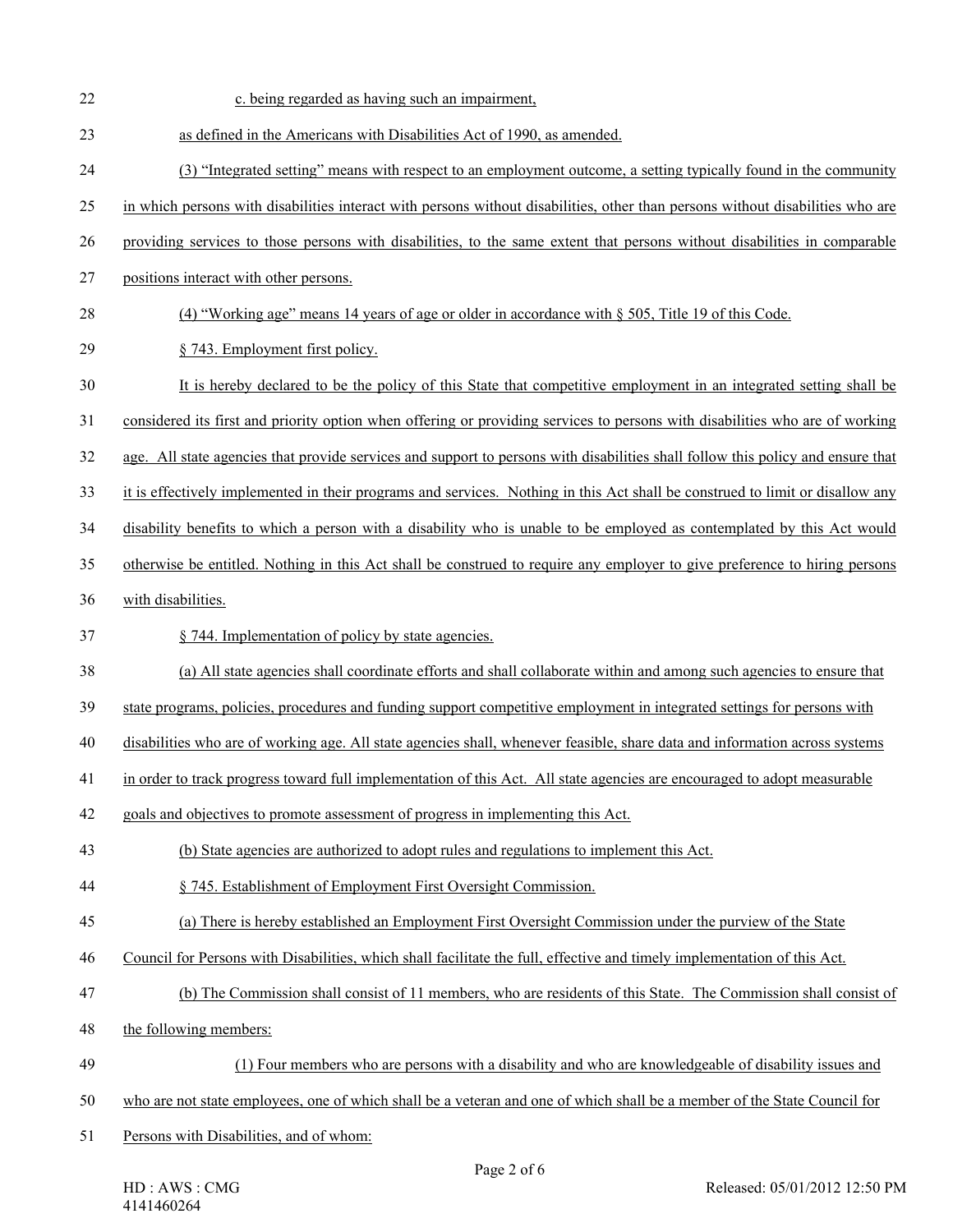| 52 | (A) one shall be appointed by the Speaker of the House of Representatives;                                                   |
|----|------------------------------------------------------------------------------------------------------------------------------|
| 53 | (B) one shall be appointed by the Minority Leader of the House of Representatives;                                           |
| 54 | (C) one shall be appointed by the President Pro Tempore of the Senate; and                                                   |
| 55 | (D) one shall be appointed by the Minority Leader of the Senate;                                                             |
| 56 | (2) one member who is experienced with employment service programs and who is not a state employee                           |
| 57 | and who shall be appointed by the Speaker of the House of Representatives;                                                   |
| 58 | (3) a representative of the Division of Industrial Affairs, appointed by the Secretary of Labor;                             |
| 59 | (4) a representative of the Division of Vocational Rehabilitation, appointed by the Secretary of Labor;                      |
| 60 | (5) the Secretary of Education or a designee appointed by the Secretary;                                                     |
| 61 | (6) the Secretary of Health and Social Services or a designee appointed by the Secretary;                                    |
| 62 | (7) the Director of the Division of Developmental Disabilities Services or a designee appointed by the                       |
| 63 | Director; and                                                                                                                |
| 64 | (8) the Chair of the Developmental Disabilities Council or a designee appointed by the Chair.                                |
| 65 | (c) Except as provided in subsections (d) and (e) of this section, each member shall serve a term of 3 years, and            |
| 66 | may succeed himself or herself for 1 additional term; provided, however, that where a member was initially appointed to fill |
| 67 | a vacancy, such member may succeed himself or herself for only 1 additional full term. Any person appointed to fill a        |
| 68 | vacancy on the Commission shall hold office for the remainder of the unexpired term of the former member. Each term of       |
| 69 | office shall expire on the date specified in the appointment; however, the member shall remain eligible to participate in    |
| 70 | Commission proceedings unless and until such member's successor is duly appointed.                                           |
| 71 | (d) The terms of the members of the Commission shall be staggered. Four members shall serve an initial term of 3             |
| 72 | years, 4 members shall serve an initial term of 2 years, and the remaining members shall serve an initial term of 1 year.    |
| 73 | Thereafter, all terms shall be for 3 years.                                                                                  |
| 74 | (e) A person, who has never served on the Commission, may be appointed to the Commission for 2 consecutive                   |
| 75 | terms; but no such person shall thereafter be eligible for 2 consecutive appointments. No person, who has been twice         |
| 76 | appointed to the Commission or who has served on the Commission for 6 years within any 9-year period, shall again be         |
| 77 | appointed to the Commission until an interim period of at least 1 term has expired since such person last served.            |
| 78 | (f) Members of the Commission shall serve without compensation.                                                              |
| 79 | (g) Any member, who is absent without adequate reason for 3 consecutive meetings, or who fails to attend at least            |
| 80 | half of all regular business meetings during any calendar year, shall be subject to suspension or removal from the           |
| 81 | Commission.                                                                                                                  |
|    |                                                                                                                              |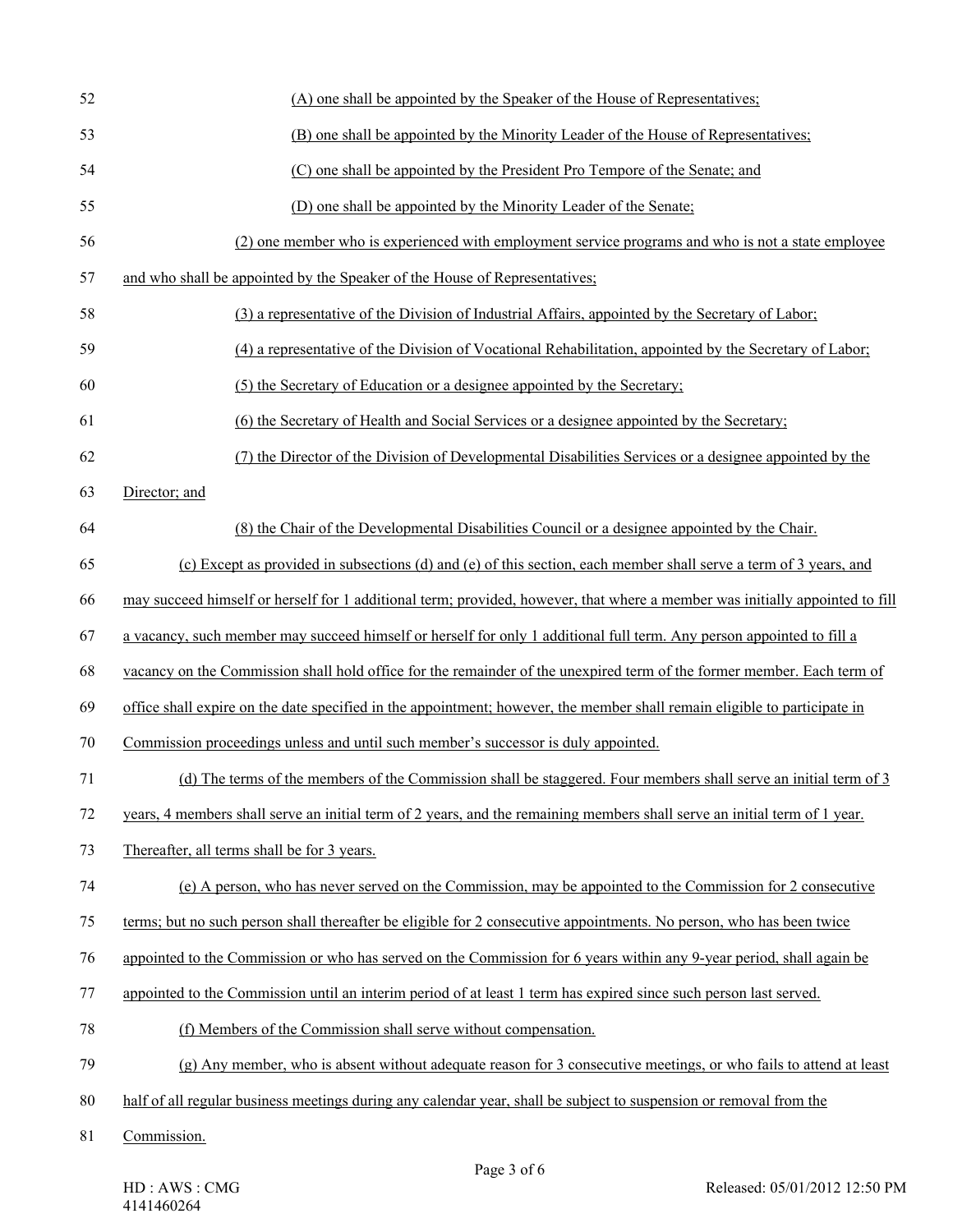- 82 § 746. Commission organization; meetings; officers; quorum.
- 83 (a) The Commission shall hold regularly scheduled business meetings at least once in each quarter, and at such
- 84 times as the chairperson deems necessary, or at the request of a majority of the members of the Commission.
- 85 (b) The Commission annually shall elect a chairperson and vice-chairperson. Each officer shall serve for 1 year
- 86 and shall not succeed himself or herself for more than 2 consecutive terms.
- 87 (c) A majority of the members shall constitute a quorum for the purpose of transacting business.
- 88 § 747. Powers and duties of Commission.
- 89 (a) The Commission shall review measurable goals and objectives as submitted to it by each relevant state agency
- 90 to ensure implementation of this Act. The Commission shall track the measurable progress of state agencies in
- 91 implementing this Act. All state agencies shall fully cooperate with and provide data and information to assist the
- 92 Commission in carrying out its duties.
- 93 (b) The Commission shall prepare an annual report as part of, and included in, the annual report submitted by the
- 94 State Council for Persons with Disabilities to the Governor and members of the General Assembly. The report shall detail
- 95 progress toward the goals and objectives and full implementation of this Act. All state agencies shall cooperate with the
- 96 Commission on the creation and dissemination of the report. The report also shall identify barriers to achieving the
- 97 outcomes along with the effective strategies and policies that can help realize the employment first initiative.
- 98 Section 2. Amend § 8210(b), Title 29 of the Delaware Code by making insertions as shown by underlining as 99 follows:
- 
- 100 (b) This Council shall have the following duties and responsibilities:
- 101 (1) Promote coordination among all state programs, services and plans established for or related to 102 persons with disabilities.
- 103 (2) Review, on a continuing basis, all state policies, plans, programs and activities concerning persons 104 with disabilities which are conducted or assisted, in whole or part, by state departments, agencies or funds in order to 105 determine whether such policies, programs, plans and activities effectively meet the needs of persons with disabilities.
- 106 (3) Make recommendations to the Governor, the General Assembly and all state departments and
- 107 agencies respecting ways to improve the administration of services for persons with disabilities and for facilitating the
- 108 implementation of new or expanded programs.
- 109 (4) Provide the Governor, the General Assembly, all interested agencies and the general public with 110 review and comment on all state legislative proposals affecting people with disabilities.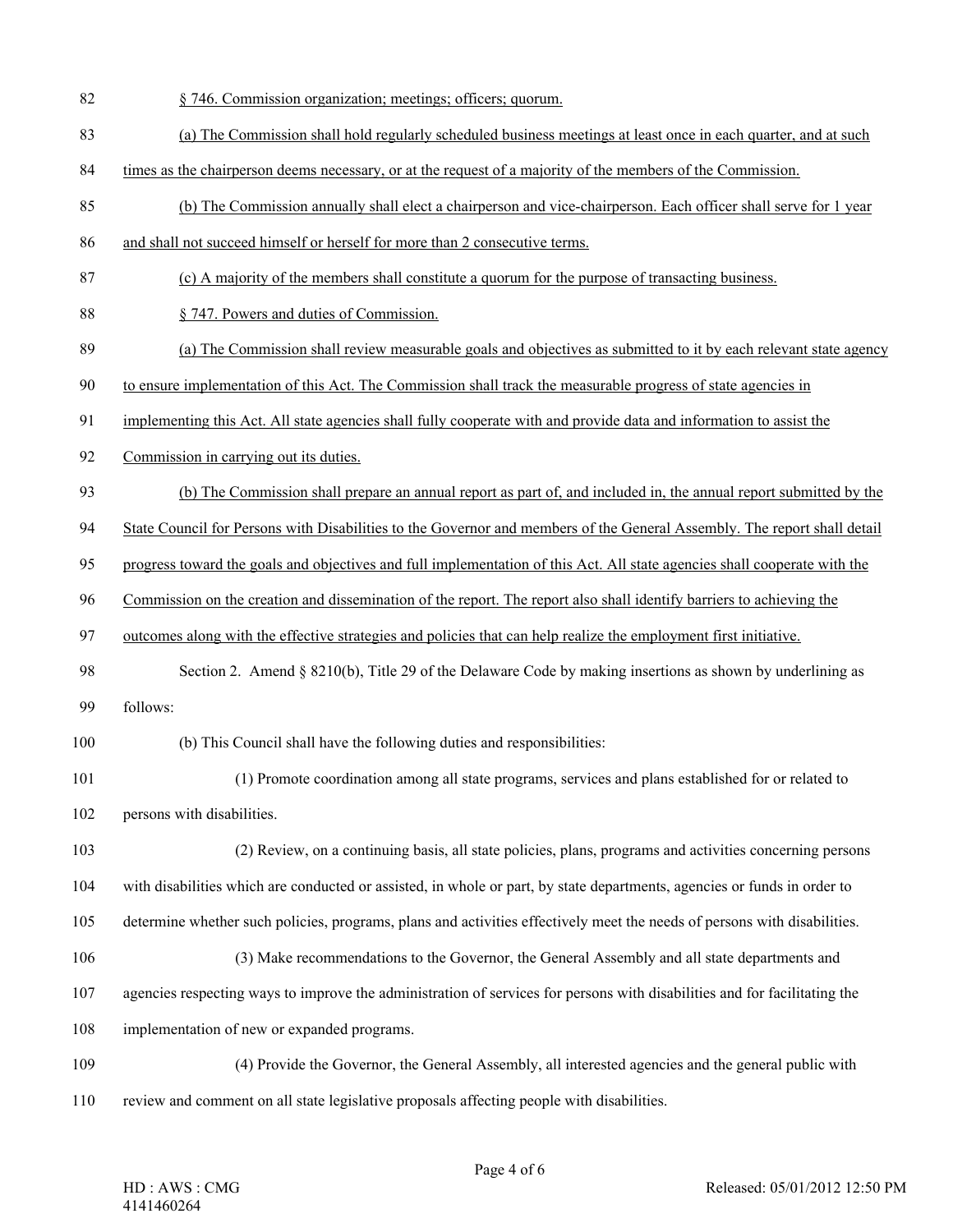| 111 | (5) Provide policymakers and the general public with analyses and recommendations on federal and local                     |
|-----|----------------------------------------------------------------------------------------------------------------------------|
| 112 | governmental legislation, regulations and policies affecting state programs and persons with disabilities.                 |
| 113 | (6) Propose and promote legislation, regulations and policies to improve the well-being of persons with                    |
| 114 | disabilities.                                                                                                              |
| 115 | (7) Serve as a central state clearinghouse for information and data regarding:                                             |
| 116 | a. The current numbers of persons with disabilities and their needs;                                                       |
| 117 | b. The location, provision and availability of services and programs for persons with disabilities;                        |
| 118 | c. Any other relevant information and data about persons with disabilities which the council                               |
| 119 | deems appropriate.                                                                                                         |
| 120 | (8) Prepare and submit to the Governor and the General Assembly an annual report of the activities of the                  |
| 121 | Council and the status of services and programs for persons with disabilities.                                             |
| 122 | (9) Serve as advisory council for the Community-Based Attendant Services program established by                            |
| 123 | Chapter 94 of Title 16.                                                                                                    |
| 124 | (10) Serve as the primary brain injury council for the State. In furtherance of this role, the Council shall:              |
| 125 | a. Fulfill the duties and responsibilities set forth in paragraphs $(b)(1)$ through $(8)$ of this section                  |
| 126 | with respect to persons with brain injuries;                                                                               |
| 127 | b. Maintain a standing brain injury committee to facilitate prevention and centralized                                     |
| 128 | interdisciplinary planning, assessment and an improved service delivery system for individuals with brain injury comprised |
| 129 | of the following members, or designees of such members:                                                                    |
| 130 | 1. Director of the Division of Public Health;                                                                              |
| 131 | 2. Director of the Division of Developmental Disabilities Services;                                                        |
| 132 | 3. Director of the Division of Substance Abuse and Mental Health;                                                          |
| 133 | 4. Director of the Division of Aging and Adults with Physical Disabilities;                                                |
| 134 | 5. Director of the Division of Prevention and Behavioral Health Services;                                                  |
| 135 | 6. Director of Division of Vocational Rehabilitation;                                                                      |
| 136 | 7. Exceptional Children Director of Department of Education;                                                               |
| 137 | 8. Chair of Governor's Advisory Council for Exceptional Citizens;                                                          |
| 138 | 9. Chair of Developmental Disabilities Council;                                                                            |
| 139 | 10. Minimum of 3 survivors of brain injury or family members of such individuals; and                                      |